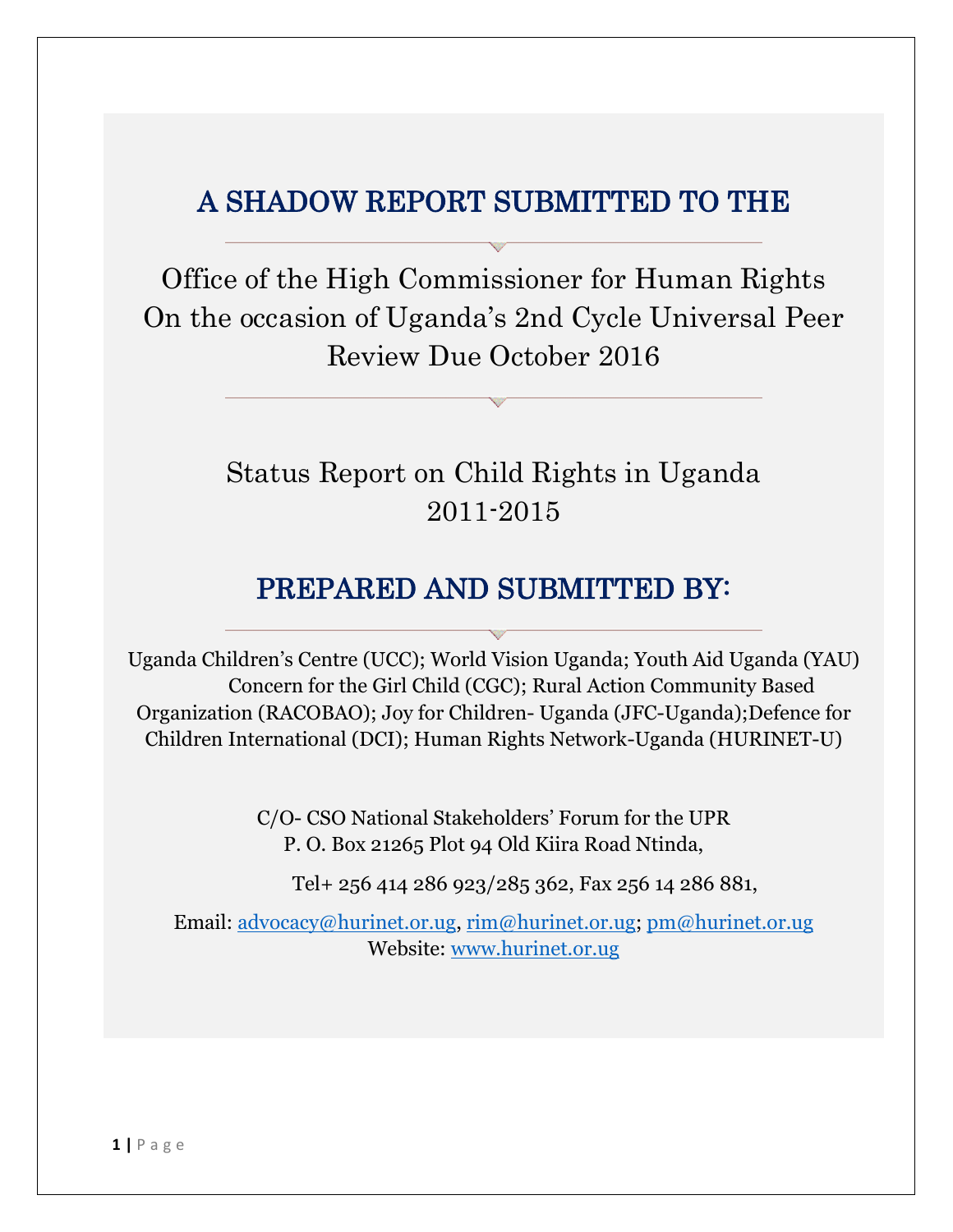## A Note on the Status Report on Child Rights in Uganda

- 1.1 The child rights status report is presented by the Uganda Child Rights Cluster under the auspices of the National Stakeholder for the second cycle of the Universal Peer Review Mechanism. The report focuses on the status of implementation of regional and international obligations by the Government and makes concrete recommendations for proactive action by Government to improve the situation of children in Uganda.
- 1.2 This report is a result of a collaborative engagement amongst civil society actors working on children's rights in Uganda. The child rights cluster comprehensively reviewed available literature on to the progress made towards the realizing children's rights. After deliberations, the following issues were agreed upon as emerging and worth the attention of the UPR process. . It further highlights the emerging concerns, proposes recommendations aimed at improvement.

## Emerging Concerns on children's rights in Uganda 2011-2015

# II. STRUCTURAL ISSUES RELATING TO THE IMPLEMENTATION OF CHILDREN'S RIGHTS

## **Background**

Children below the age of 18 years constitute close to 60% of the Uganda's population. Despite children representing a significant majority of Uganda's population, they are the most vulnerable group. Over half of children in Uganda (55%) live in multidimensional poverty, and are deprived at least of one or more essential services<sup>1</sup> for their survival and development (1 in 4 (24%) live in extreme poverty.<sup>2</sup> The OVC Situation Analysis Report 2010 places the level of vulnerability among children in Uganda at 96%. .

## **2.0 Status compliance of international and regional instruments**

2.1 On March 2 2016 Uganda demonstrated it acceptance of internationally constructed principles and a desire to adopt international codes in its laws by passing the long awaited Children's Act Amendment Bill 2015. The passing of the Bill is a major milestone towards reconciling existing gaps within the legal and policy framework. Once enacted into law, it will guarantee protection of the rights of children; and will establish - the Uganda National Children's Authority. However, there continues to exist major

 $\overline{\phantom{a}}$ 

<sup>&</sup>lt;sup>1</sup> Nutrition, water, health, sanitation, shelter, education and information

<sup>2</sup> Situational Analysis of Child Poverty and Deprivation in Uganda 2014 MGLSD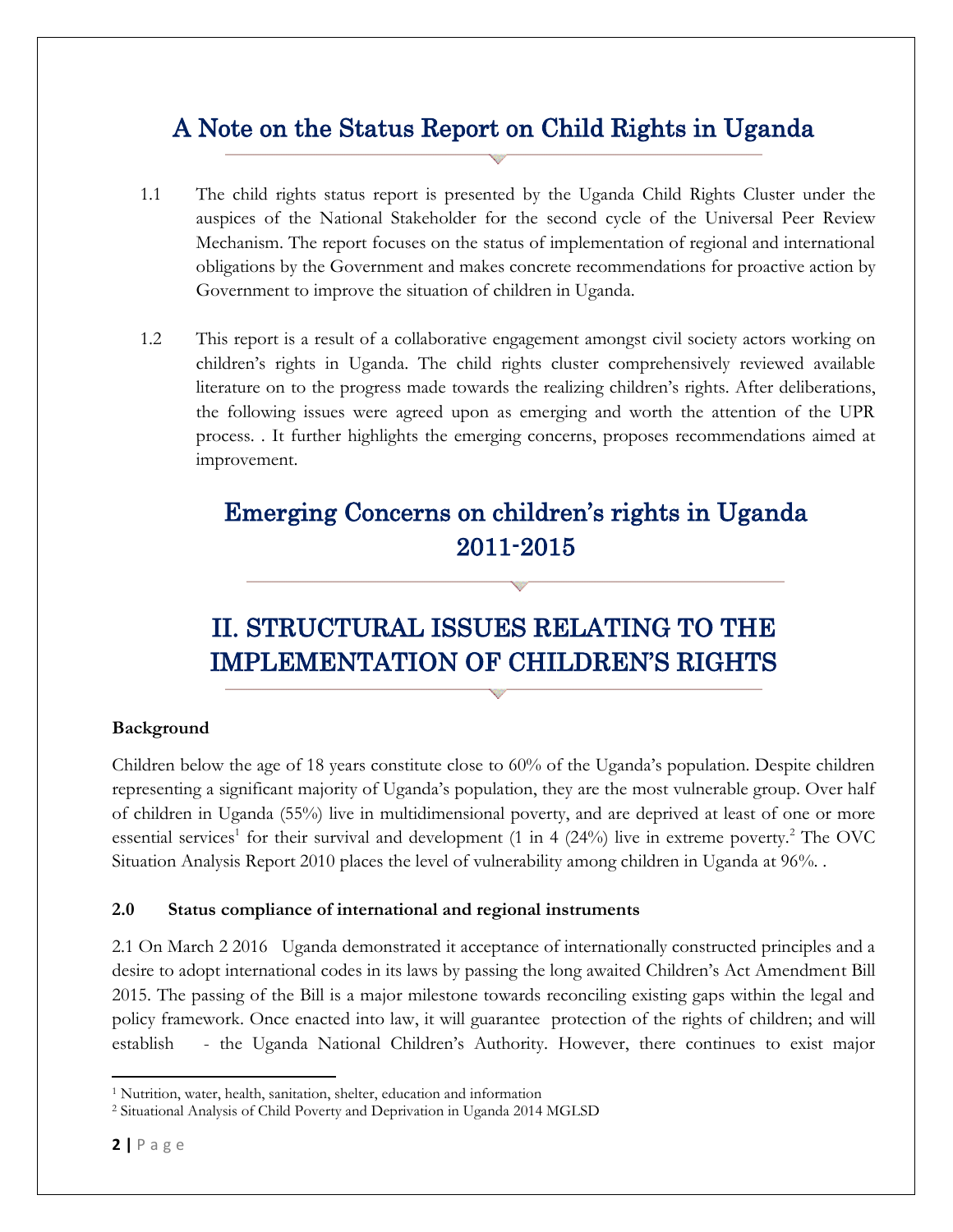challenges in realizing children's rights to survival, development, protection, and participation which lie not so much in the policy framework itself but rather in effective implementation of supportive laws and policies.

## **2.2 Administrative measures towards a Better Investment in children rights**

Article 4 of the UNCRC, places a legal obligation on State Parties, as primary duty-bearers, to undertake all appropriate legislative, administrative and other measures to the maximum extent of available resources to ensure that essential services to children, including the most vulnerable and marginalized, are delivered and their rights as outlined in the CRC are realized in practice. In this regard, the very low and declining share of the social sector budgets remains one of the biggest barriers to realizing children's rights. Public investments in health<sup>3</sup> and education<sup>4</sup> remain below internationally established benchmarks. Even more importantly, the reduced spending underscores the absence of legislation stipulating children's budget parameters; the budgeting process does not protect children from the adverse effects of economic policies. Developing a policy framework that mainstreams children and promoting the awareness of budgeting for children in the budgetary process remains critical to safeguard their rights.

## **2.3 Progress on Reporting**

Uganda has fulfilled its reporting obligation as evidenced by the submission of five reports to the UN Committee of Experts on the Rights of the Child, and an initial report to the African Committee on the Rights of the child. The treaty bodies have presented comments and observations on the status of implementation of the instruments reviewed. However, the implementation of these recommendations and concluding observations remains weak and largely left to the Ministry of Gender Labour and Social Development and CSO actors.

## **3.0 Children's right to life, survival and development**

While the overall picture is of marked gains in spread of basic primary health care services, maternal and child health service coverage, and radical improvements in safe water and sanitation, Uganda still ranks among the top 10 countries in the world for high maternal, newborn and child mortality rates.<sup>5</sup> Although the quality of care at and after delivery is a significant factor in reducing maternal and new born deaths, Basic Emergency Obstetric and Newborn Care services are only available in 15% of health care facilities. Access to and the quality is affected by limited availability of skilled staff and theatres (MoH 2013; MoH, 2014). Only half of pregnant women have access to quality antenatal care services and only 31% of facilities provide post-partum care. Approximately 30,000 newborns continue to die before 28 days of life. Premature birth (38%), birth asphyxia (28%) and severe infection (24%) account for 90% of all newborn deaths. Birth asphyxia takes an additional toll, babies may be stillborn. If they survive, they may suffer permanent disability. One of the most critical gaps in health-service provision relates to children with disabilities, whose condition is often congenital or acquired around birth and therefore succumbing to illness before the age of five is cited as the main cause of their disability in one third of cases.

<sup>4</sup> UNESCO recommendation on Education Financing: at least 20% of the national budget or 5% of the Gross Domestic Product (GDP)

l

<sup>3</sup> Below Health Sector Strategic Investment Plan (HSSIP) target and Abuja Commitment: 10% and 15% respectively

<sup>5</sup> Situation Analysis of Children in Uganda MGLSD 2015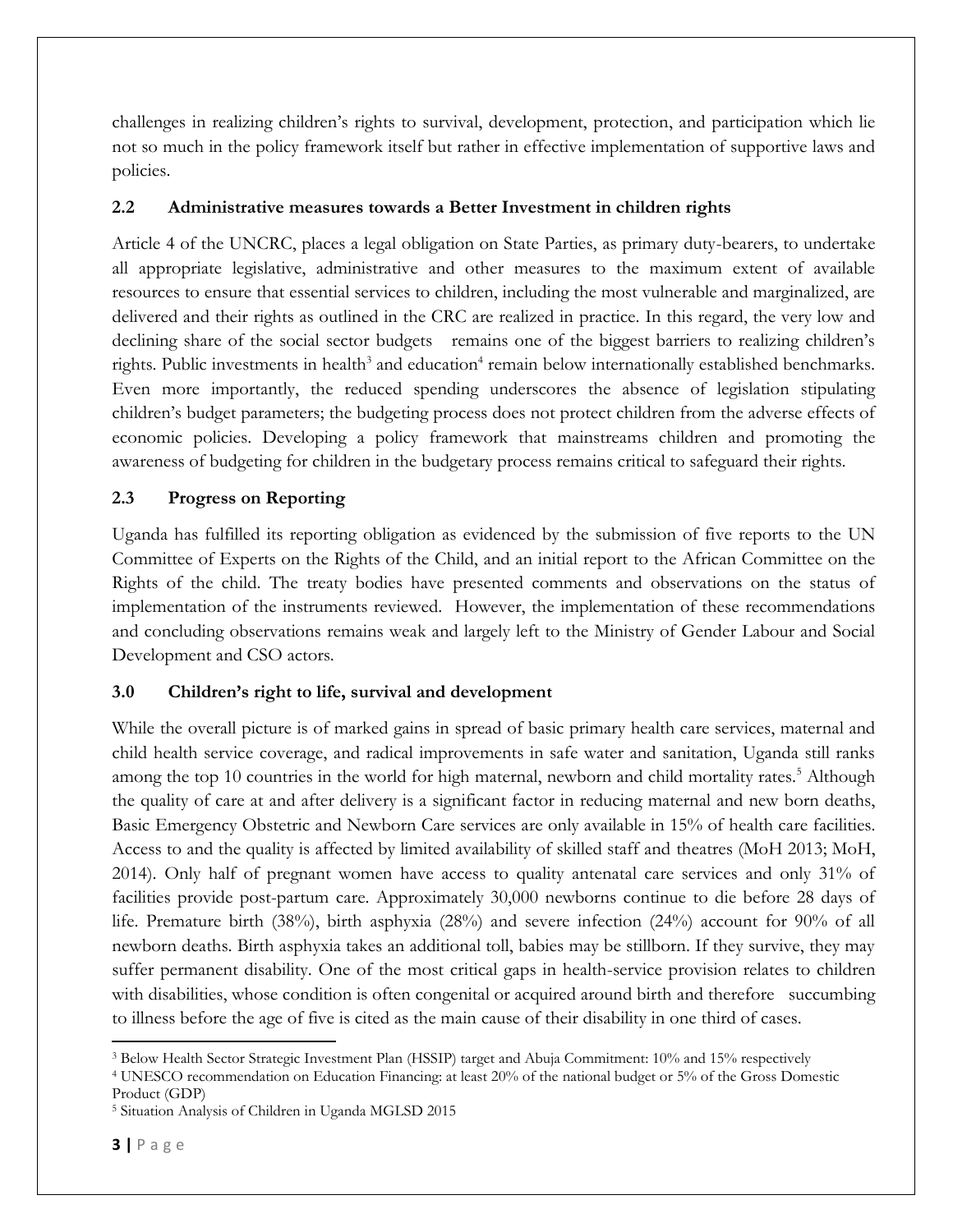The government has made significant progress in ensuring that children are immunized before their first birthday and has greatly reduced HIV infections among young children. Inadequate nutrition remains a significant concern, with malnutrition responsible for a third of under-five deaths. The 2011 Uganda Demographic and Health Survey (UDHS) shows that 33% of children aged less than 5 years—a population of about 2.3 million is stunted. On the other hand, nutrition interventions are grossly underfunded only about UGX 100 million (less than 1% of health budget) is allocated for nutrition.

The 2015 Report of Human Rights Network –Uganda (HURINET) indicated that the pediatric population is being exposed to a rate of medication error that stands at round 3 times that of the general adult population. There is no provision of child-appropriate medication within many national health centers forcing health practitioners to improvise on the dosing of drugs they administer. Children have a very different pharmacological make-up to adults, which affects both the efficacy and toxicity of the drugs they receive Investigations reveal that out of the many health care facilities in Uganda, very few of them have a specific standard list of recommended medicines for children.

Children also face ongoing risks to their health due to poor sanitation, hygiene, and lack of access to clean water. (WASH)-related diseases and associated conditions (anemia, dehydration and malnutrition) are a leading cause of under-5 hospitalization and mortality. At least 30% of the rural population does not have access to a latrine and more than 70% of households do not have soap and water for children to wash their hands, putting them at risk of disease (MoGLSD, 2014a).

While improved access to treatment has reduced the numbers of deaths associated with HIV/AIDS, prevalence among the 15 to 24 age group has increased. HIV is now the second leading cause of death among adolescents. There is a high level of unmet need for sexual and reproductive health (SRH), family planning services and HIV/AIDS support, which means adolescents (particularly girls) have limited information on how to prevent pregnancy and avoid contracting HIV.

Access is still inadequate, and the quality of care delivered is substandard for various reasons, including current shortages of skilled health personnel especially of midwives to deliver the range of life saving interventions; geographical distribution of health facilities and the quality of care provided by the health workers; availability of medical supplies; poor logistics management (including frequent stock-outs of drugs and other essential supplies) particularly at HC IVs and lower health facilities and weak monitoring systems to prevent absenteeism and corruption.

The share of national budget allocated to health has consistently declined in the past 5 years from 9.7% (highest in 2004/5) to 7.4% (lowest in 2012/13) consequently, critical child related intervention notably the Child Survival Strategy and Integrated Case Care Management (ICCM) programs remain grossly underfunded. The cost of medical services is of concern, out-of-pocket payments largely account for 42% of the total healthcare expenditure-with 62% on child health and 74% on reproductive health in 2009/10. While guidelines for allocation of funds to hard-to-reach areas and disadvantaged populations exist, the districts and hospitals donot get the funds they need.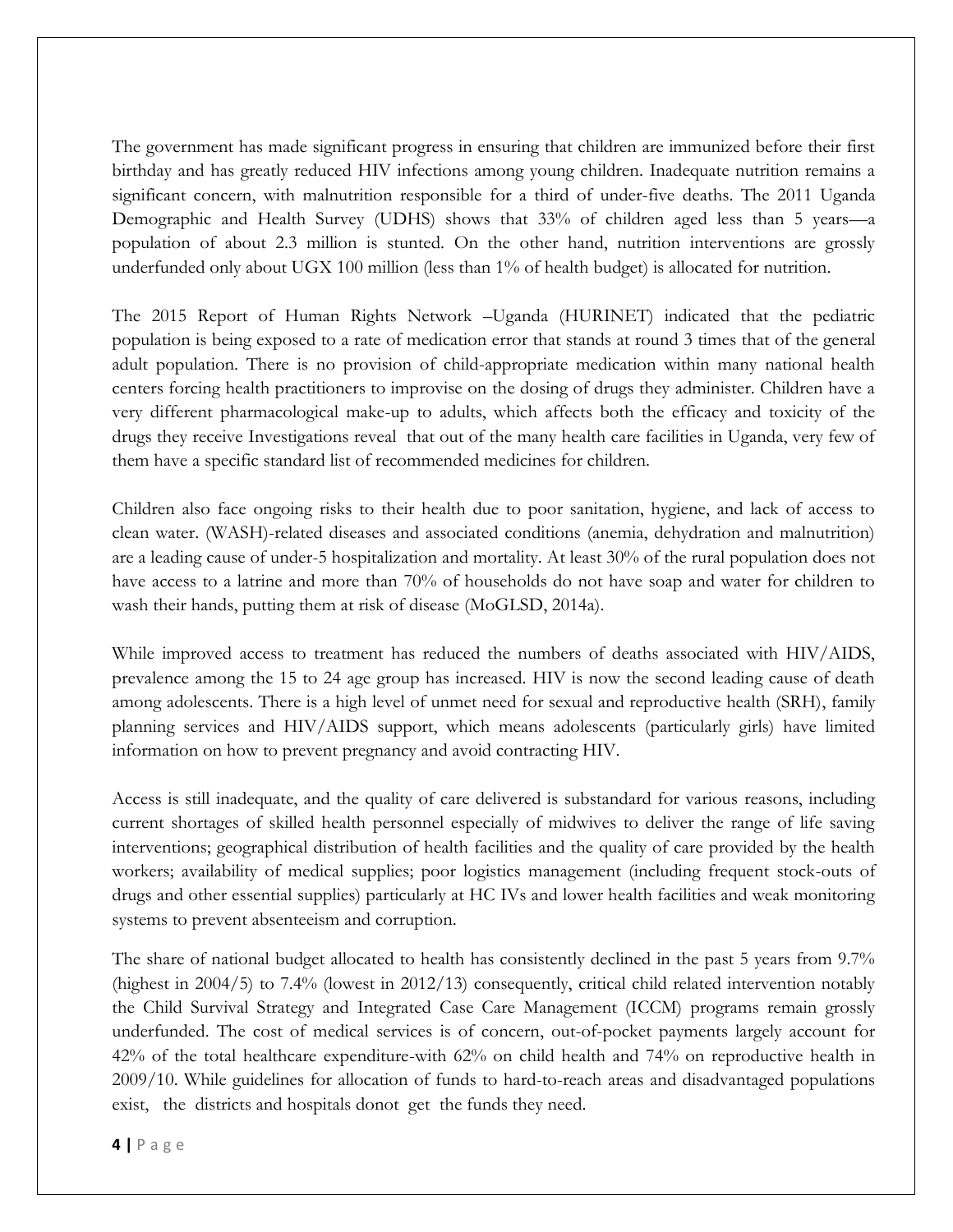## **3.1 Children's right to education and developmental rights**

While commending the efforts of Ministry of Education and Sports in licensing of early childhood development (ECD) centers, the Net Enrolment Ratio (NER) is low at 8% in 2013 and there are wide variations in provision and access between regions. 53% of the enrolled children are in urban areas like Kampala (MoES 2013). Most (80-90%)<sup>6</sup> of ECD centers are found in urban areas andmost are private nursery schools that children from poor households cannot access, and yet pre-primary education is vital before enrollment into primary school.

The Government has made significant improvements in Universal Primary Education, which constitutes the largest social transfer that assists children. However, while primary education has been successful in reaching large numbers of children in rural areas, significant inequities remain entrenched. Evidence indicates a lack of impact on children in hard to reach areas. The responsibilities placed on children to help at home and child labour in pastoral and fishing communities keep children out of school. 6 out of the 7 districts in the Karamoja sub-region were among the bottom 20 districts in the 2013 league table of the MoES (MoES, 2014). The two Island districts (Buvuma and Kalangala) were in position 61 and 81, respectively in the 2013 education league table. The remote mountainous districts of Bundibugyo and Ntoroko were ranked in the 81st and 77th position, respectively.

Some special interest groups e.g. children with disabilities missed out on the above public investments. The UWEZO Report of  $2014^7$  showed that  $60\%$  of the deaf population in Uganda is illiterate as enrollment for such special groups is still low. Disabled children have a lower NER compared to other children in 2011; only 5% of the 1.22 million children with disabilities were accessing education within an inclusive setting in regular schools while about 10% accessed education through special schools and annexes. While Government has prioritized the training of special needs education teacher, spending on school infrastructure and instruction materials in order to effective implementation of the policy on inclusive education remains very low shares. In 2013, out of 27 Batwa children There were only 3 children who sat the Primary Leaving Exam. . 8

. In 2011, ANPPCAN Uganda Chapter facilitated a process where over 4,000 Ugandan children collected signatures for a petition to the Ministry of Health and Sports over the gaps in the country's free education programme wherein children identified the lack of school meals, violence in schools, teacher's absenteeism, lack of accommodation for the teachers, lack of infrastructure (such as separate toilets), overcrowding of classrooms, under staffing and poor equipment as contributors to high dropout rates and poor performance.

The quality of education continues to be hampered by inadequate school inspection services, absence of a clear policy on quality assessment, high Pupil-Classroom Ratio (PCR was 56 in 2014), high Pupil-Teacher Ratio (PTR was 45 in 2014) and a high teacher attrition rate of 4% per annum. The World Bank

l

<sup>6</sup> (MGLSD, 2013a; UNICEF, 2011)

<sup>7</sup> UWEZO Report of 2014: Are Children learning? Literacy and Numeracy across East Africa.

 $8 \frac{\text{http://uobdu.wordpress.com/blog/page/2/.} 20\text{th}/06/2014}$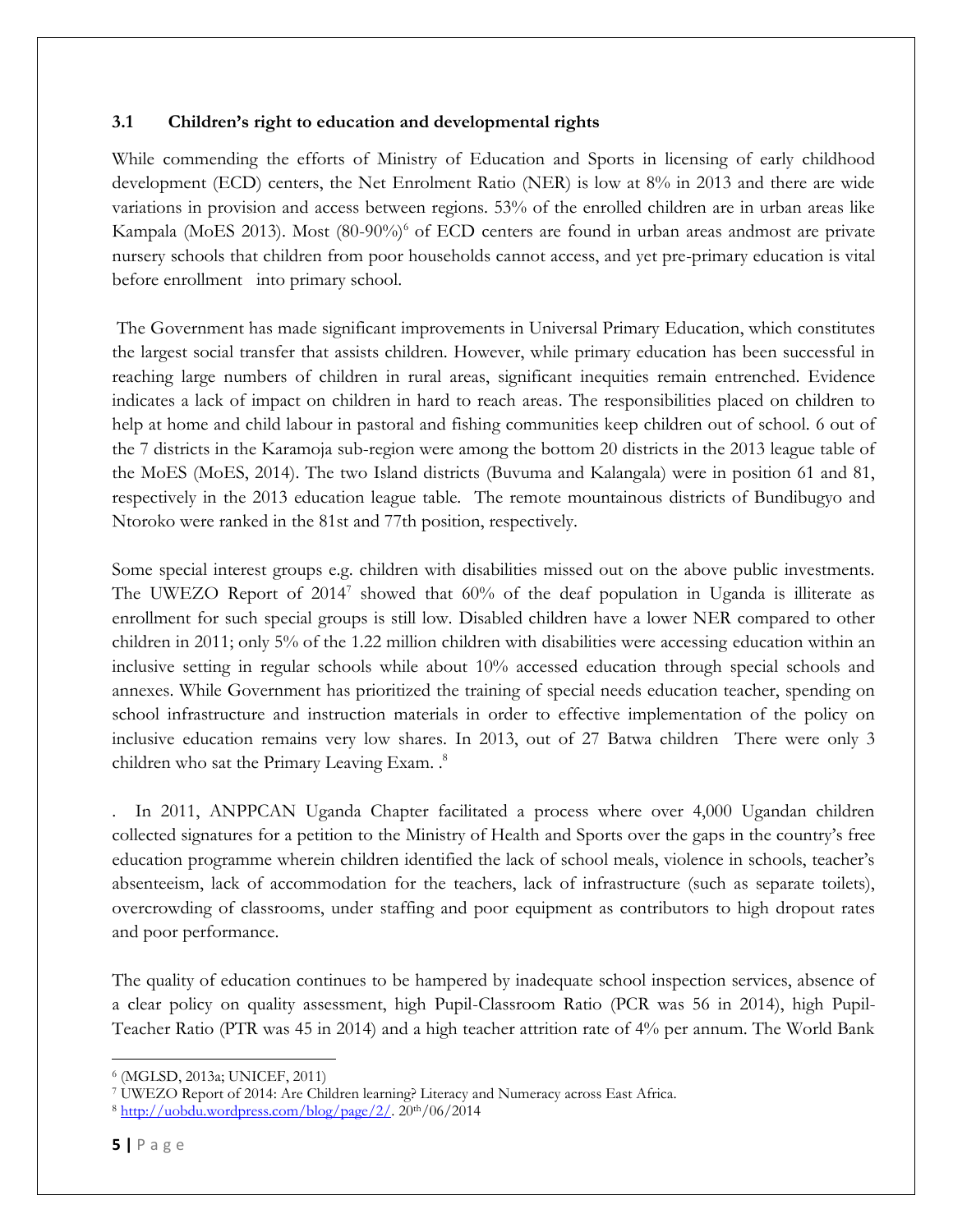Report of 2013 observed that significant gaps in provider knowledge among both public and private providers of education since less than 1 out of 5 teachers (19%) of public school teachers showed mastery in the curriculum they teach. There is to date no institutionalized system for in-service teacher education to enable teachers to improve their education competencies.<sup>9</sup> Despite this, spending on education has been on the decline since 2010/11—from about 17% to 14.6 % by 2013/14 despite significant expansion in enrolment.

## **3.2 Children's right to protection**

#### **Effective child protection system**

the ever growing vulnerability of children given that 8% of children are critically vulnerable and 43% are moderately vulnerable. The highly level of vulnerability is largely attributed to poverty, HIV and AIDS and more importantly general gaps in the national OVC response characterized by inadequate implementation legislation and policies on child protection. Formal social protection arrangements to reach OVC/MVC are insufficient. The overall expenditure on social protection was equivalent to 1.2% of the Gross Domestic Product (GDP) in 2013, of which almost 60% was spent on contributory social security, which does not benefit the poorest and most vulnerable.

Low budget allocation to the key child protection agencies and programmes remains a specific challenge. The Ministry of Gender Labor Social Development has one of the lowest budgets of all government departments (0.3% in 2013/14). Consequently, apart from government wage bill support to established personnel at district level, most of the child protection activities are expected to be supported by either locally generated resources by the districts (which are very minimal) or supplemented through nongovernment support which is not uniformly or widely available in all districts.

#### **Birth Registration**

70% of children under the age of five have not had their births registered. And therefore unable to prove their citizenship or age, which leads to children being denied access to healthcare and education, and being forced into marriage or work before they are adults. Notable barriers hindering faster progress include; inaccessible registration centers, prohibitive registration fees (UGX 5,000 for a full certificate) and other hidden costs, low facility delivery, lack of a comprehensive birth registration policy framework, inadequate financing and low user demand.

#### **Protection of children from Sexual Abuse, trafficking and CSEC**

While, Uganda has fairly adequate legal provisions on the protection of children from sexual, physical and emotional violence, implementation measures are inadequate. Violations against children continue to undermine children's right to protection. Some children are at highest risk of exploitation and abuse, particularly children with a disability (12% of all children aged 5–19), orphaned children (12% of all Ugandan children), 60% of child abuse crimes were committed against girls. and defilement has since 2008 remained the leading sex related crime in Uganda. In 2013 alone, 9,598 defilement cases were reported to the Uganda Police Force.

 $\overline{a}$ 

<sup>9</sup> World Bank Education & Health Services in Uganda: 2013 Report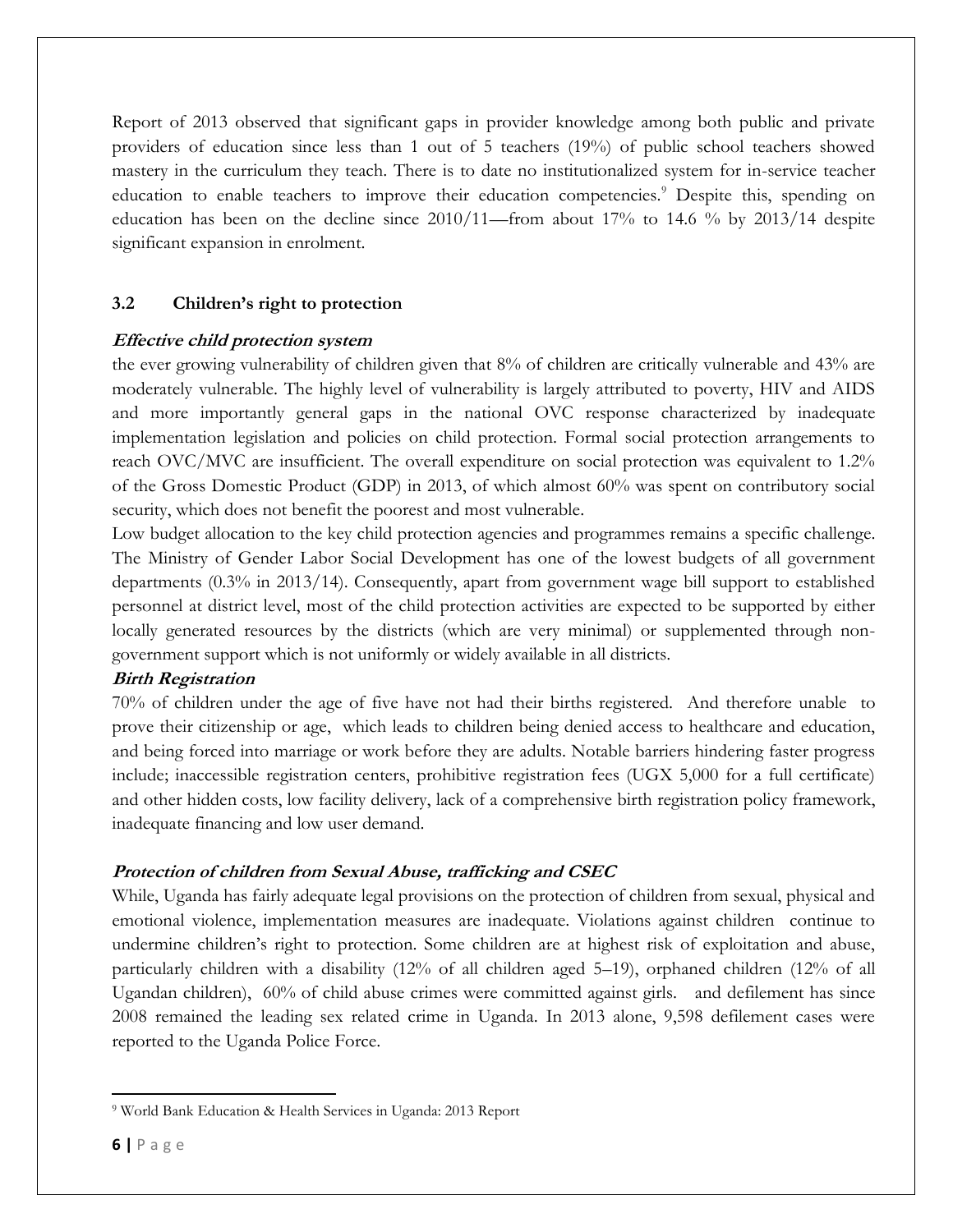The urban context presents some unique and complex problems including street children, drug and substance abuse, commercial sexual exploitation, trafficking s. There are at least 10,000 street childrenand Kampala leads with 6,000 children. Many of these children are disadvantaged, impoverished and unaccompanied, living among peers, and less likely to be targeted for assistance and social programs. Government failure to deliver basic services in rural areas-disproportionately and indiscriminately effect children resulting in migration to child migration into urban areas. Government response inclined towards "resettling and rehabilitating street children without necessarily addressing the casual factors that send children to the streets remains an unsustainable solution in the long run.

## **Child Marriage and teenage pregnancy**

Uganda has one of the highest child marriage and teenage prevalence rates in the world. The Adolescent Girls Vulnerability Index (AGI) conducted by the Ministry of Gender highlights early marriage and teenage pregnancy as key driver of school drop-out and expose both child mothers and the new-borns to the risk of pregnancy related deaths, abortions and cases of obstetric fistula and contracting HIV. Approximately 35% of girls drop out of school because of marriage and 23% due to teenage pregnancy. . Urgent action is needed to end child marriage and prevent the girls in Uganda from being married.

## **Physical violence**

While recognizing government efforts to curb corporal punishment, the vice is still rampant in schools. A 2012 study by the MoES reported that, caning, which is one of the common forms of corporal punishment was experienced by 74% and 75% of the children in primary and secondary school, respectively. In 2013, at Naigombwa primary school in Iganga district, it was reported that one Yowana Yakubu aged 13 was caned to death by a fellow pupil under instructions of the teacher**.**

## **Protection of children from harmful work**

Uganda in 2011 UPR Review agreed to improve the protection of Children by fighting against child labour<sup>10</sup> commendably, the Government has developed the National Action Plan for the Elimination of the Worst Forms of Child Labour in Uganda (2012/13-2016/17) and a number of research, awareness and capacity development activities continue to be implemented by the Ministry of Gender, particularly through the International Programme for the Elimination of Child Labour of the International Labour Organization (ILO/IPEC). Notwithstanding there has been slow progress in addressing the root causes of child labor notably; household poverty and HIV/AIDS, which force children to engage in some form of labour so as to meet their basic needs. . The UNHS 2012/13 reveals that 40% of the children<sup>11</sup> aged 5-15 years are part of the working population. **Protection of Children without appropriate care** Notwithstanding significant achievements in terms of developing a National Alternative Care Framework "to provide guidance to government and non-governmental actors in providing or facilitating access to appropriate care options for children, based on the continuum of care available to children; ensuring that institutional care is used as an option of last resort," effective alternative care provision remains a significant challenge across the country. Approximately 40,000 children living in residential care

l

<sup>10</sup> Recommendation A-111.108: One of the Recommendations made to Uganda in 2011

<sup>&</sup>lt;sup>11</sup>The UNHS uses the concept of working children which is not necessarily the same as child labour. The economic activity and the conditions in which it is done determine if it qualifies to be child labour.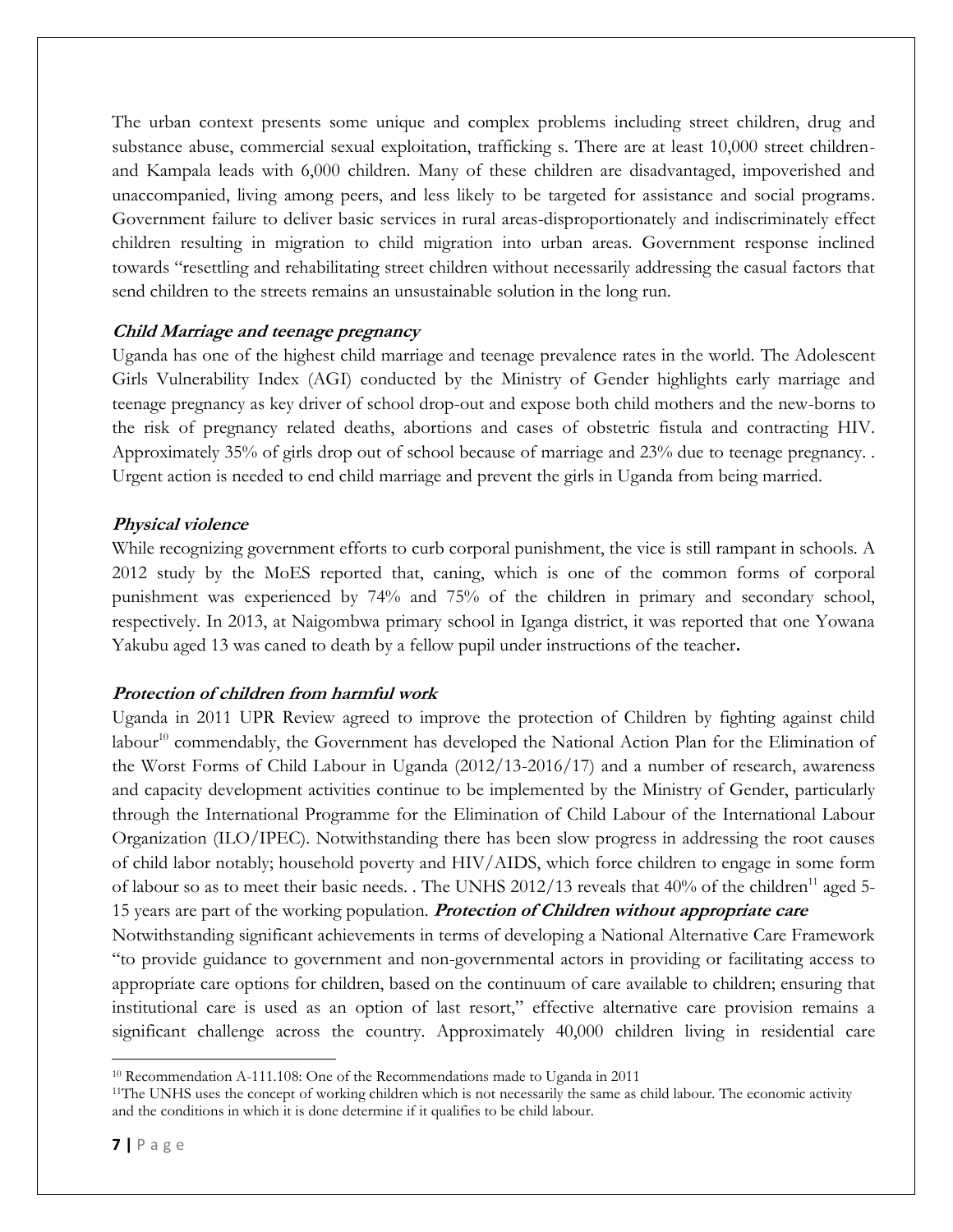institutions contrary to government policy to deinstitutionalize and intercountry adoptions constitute a booming industry in which child traffickers are profiteering. There is also a mushrooming network of unregistered childcare institutions through which children are primed for adoption. There are approximately 420 orphanages / residential care institutions however only 32 are licensed to operate. It's also worth noting that in locations where community-based OVC programmes have been implemented, only a very small percentage of OVC's are benefiting from these services due to limited government financial resources towards full implementation of plans.

#### **Protection of children in the justice system**

In 2011, Uganda committed to continue efforts to provide better protection for the children, including reviewing its juvenile justice system. Commendably in the year of 2014, 94 (10.3%) government was able to construct separate holding facilities for juveniles. However during its inspection in 2014, UHRC found 91 juvenile offenders aged 16 -17 years detained with adult offenders which not only exposed them to hard core criminals but also increased the likelihood of human rights violations.

However, it should be noted that the juvenile system is still lacking and there are still significant challenges to be addressed. These include: inability to implement diversion measures; inadequate skills to handle children's matters; inadequate budgetary support; inadequate probation services, delayed trial, substandard conditions in detention facilities. Children still face persistent barriers to the fulfilment of their rights in the justice system, such as diversity in and complexity of procedures, lack of access to services, inadequate child- friendly procedures in courts higher than the Family and Children's Court as well as inadequate child victim and witness support systems. In some parts of the country children are still tried in open court, which is often an intimidating atmosphere. Another concern is that bail is not easily accessible by children since Uganda is still using the practice of financial surety when it comes to Children.

#### **Children with disability**

Tremendous progress has been made by the government in guaranteeing the rights of children with disabilities through regulations and targeted measures attempts to reach out to the CWDs and enhance their access to education. Despite these gains, children with disabilities continue to be excluded, rejected, exploited limited training opportunities for children with learning disabilities. There are no concrete disaggregated data about the population of children with disabilities. (UCRNN, 2014a). In 2011, there were an estimated 1.22 million children with disabilities in Uganda (cited in MGLSD (2013a). In the 127 selected primary schools monitored by the Equal Opportunities Commission in 2014, there were neither trained special needs teachers nor instructional materials for special needs children. Only 34% had structures that were disability friendly. There are also a number of instances where the ramps have been washed away by running water. In addition, most of the schools do not have wide doors to allow easy accessibility for learners with wheel chairs. Schools do not have capacity to effectively and efficiently handle special needs education complaints. Out of 1608 latrine stances inspected, only 14.7% were disability friendly. This implies that in many of our schools, persons with disabilities are denied access to education.